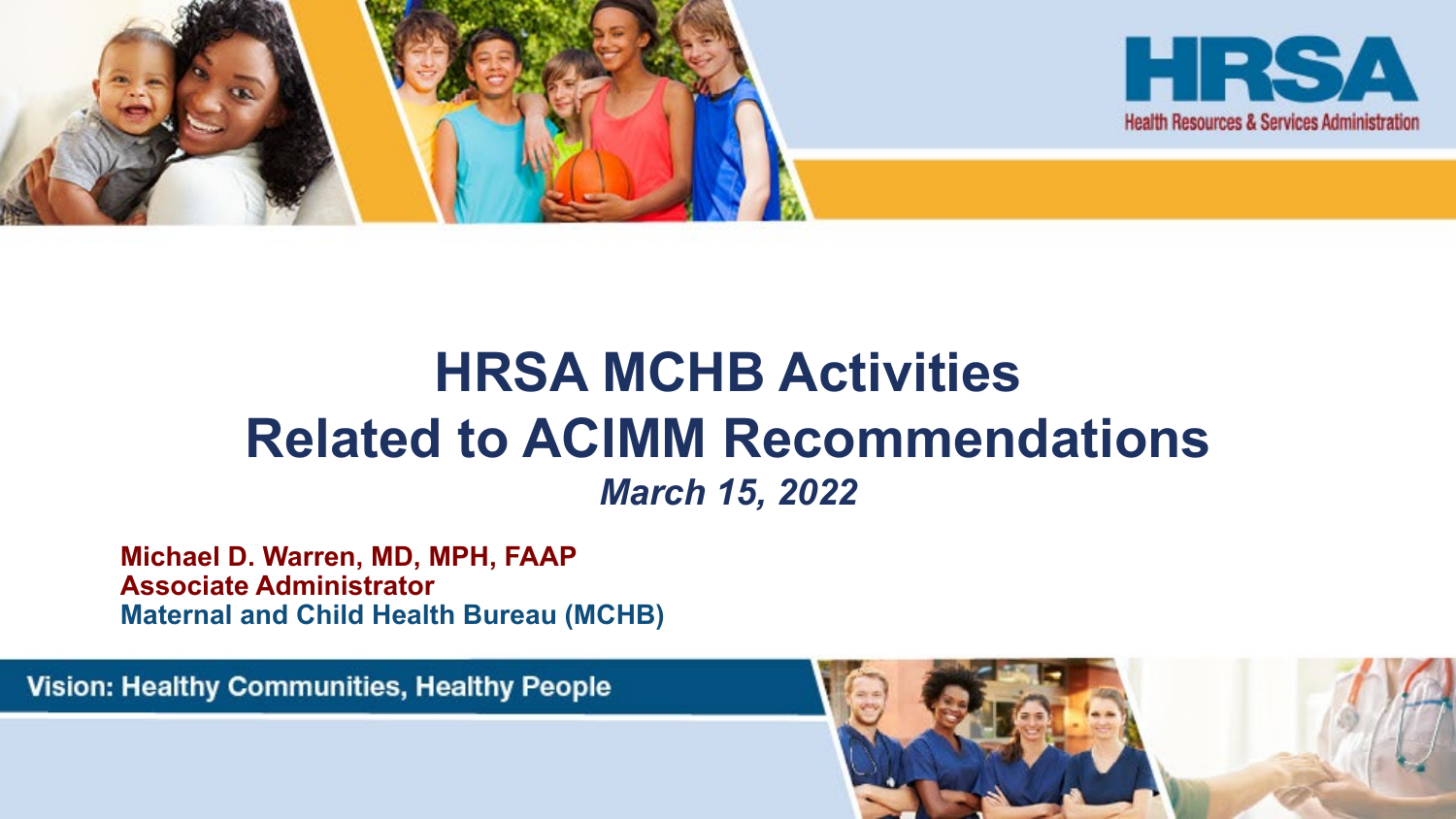

#### **MATERNAL AND CHILD HEALTH BUREAU STRATEGIC PLAN**

#### **Mission**

To improve the health and well-being of America's mothers, children, and families.

#### **Vision**

Our vision is an America where all mothers, children, and families thrive and reach their full potential.



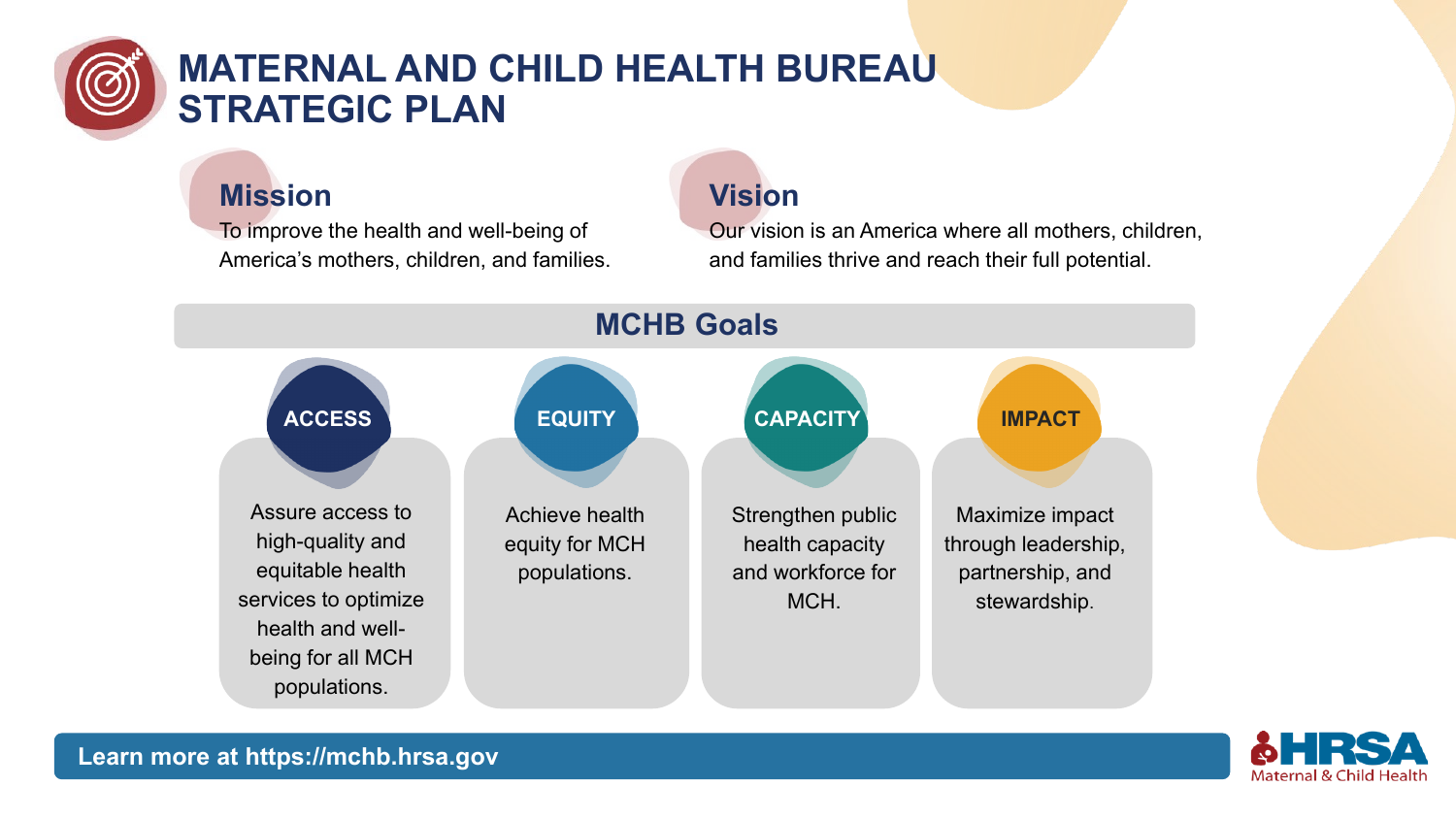

- ACIM (2013) and ACIMM (2021) submitted recommendations to the Secretary to reduce infant mortality rates and disparities
- MCHB has incorporated these recommendations into program planning and partnerships

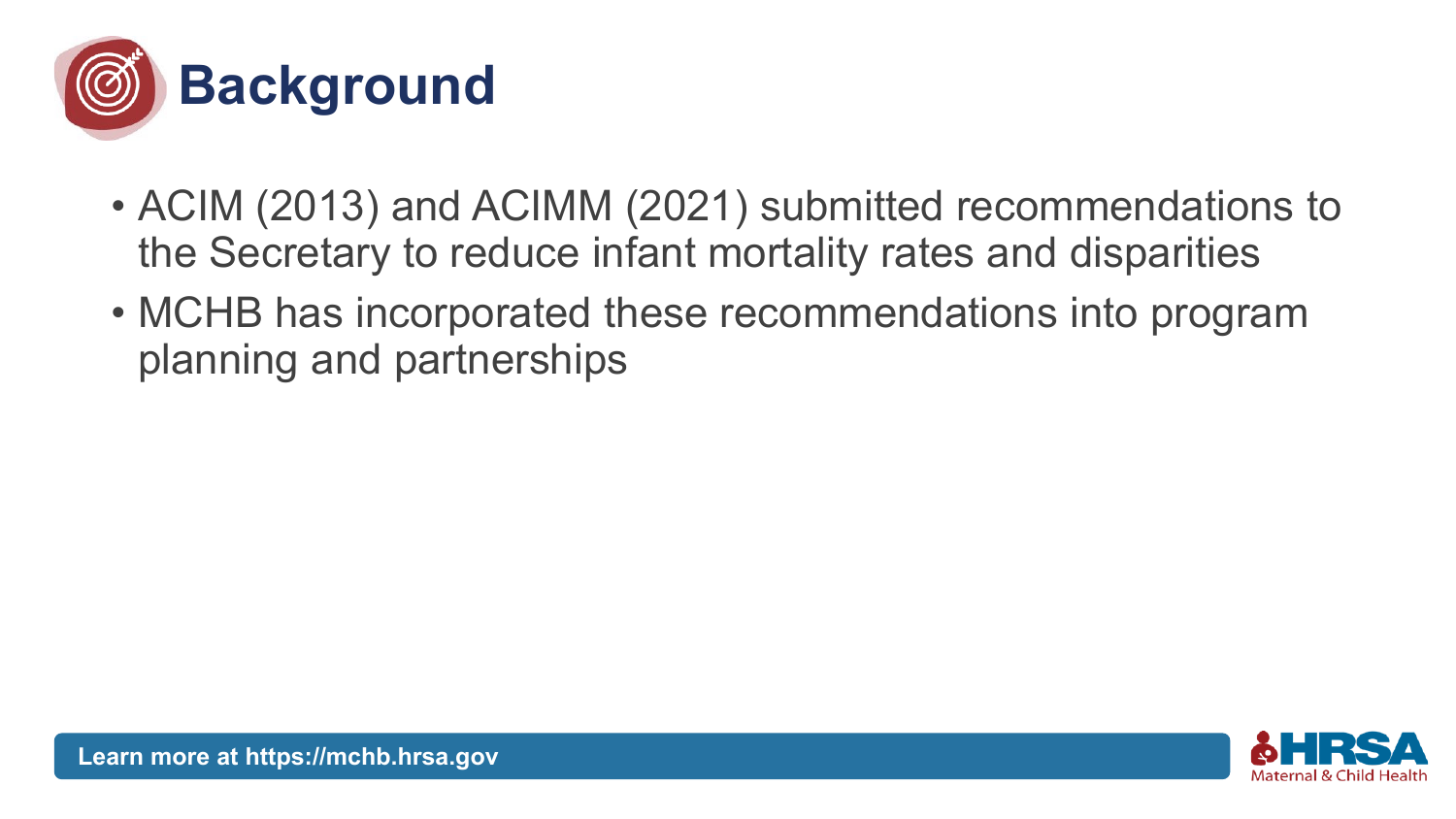

- 1. Improve the health of women before during, and beyond pregnancy
- 2. Ensure access to a continuum of safe & high-quality, patient-centered care
- 3. Redeploy key evidence-based, highly effective preventive interventions to a new generation of families
- 4. Increase health equity and reduce disparities by targeting social determinants of health through both investments in high-risk, under- resourced communities and major initiatives to address poverty
- 5. Invest in adequate data, monitoring, and surveillance systems to measure access, quality, and outcomes
- 6. Maximize the potential of interagency, public-private, and multi- disciplinary collaboration

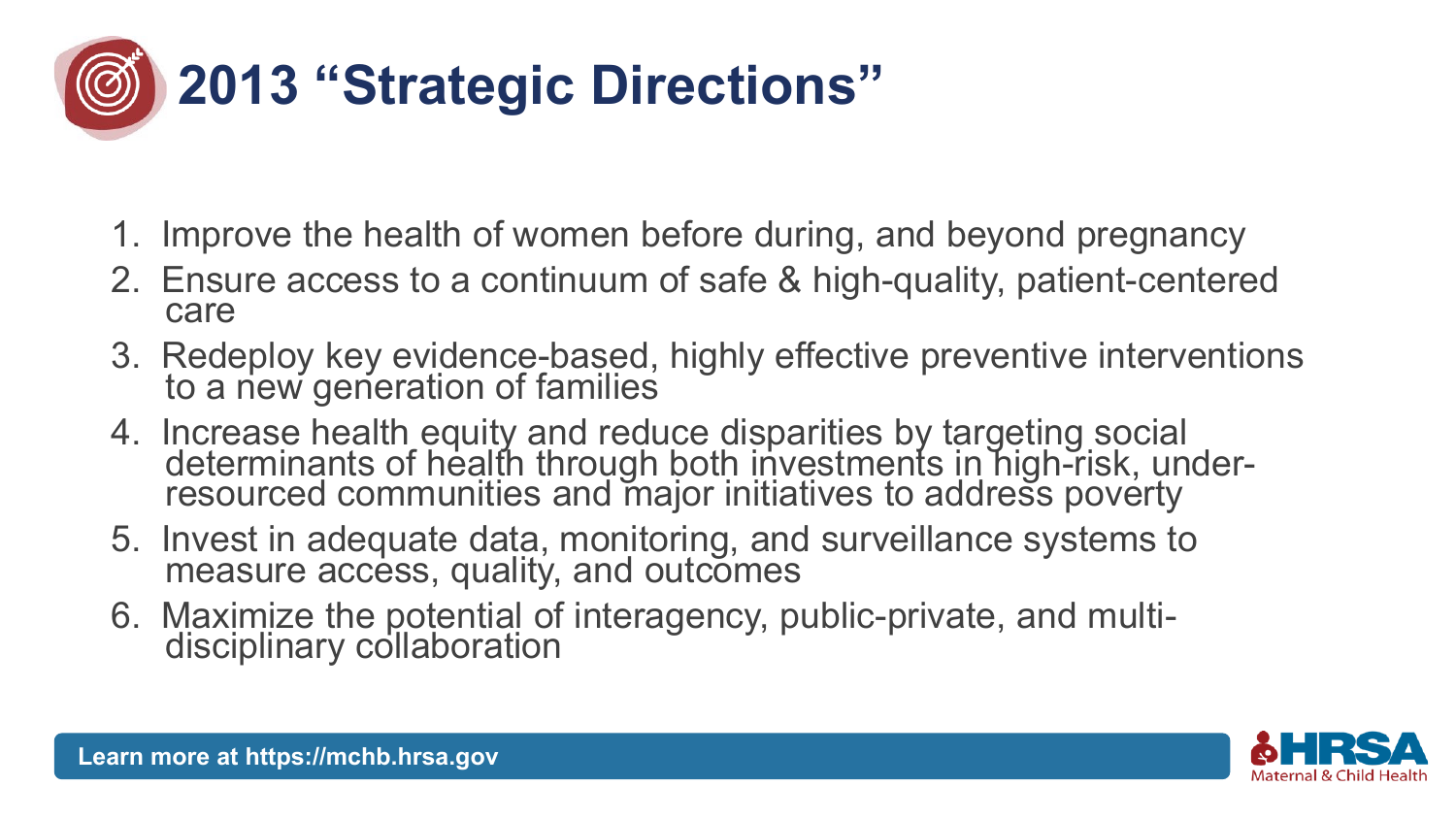

- 1. Care Systems and Financing of Care
- 2. Workforce
- 3. Environmental Conditions
- 4. Migrant and Border Health
- 5. Data and Research for Action

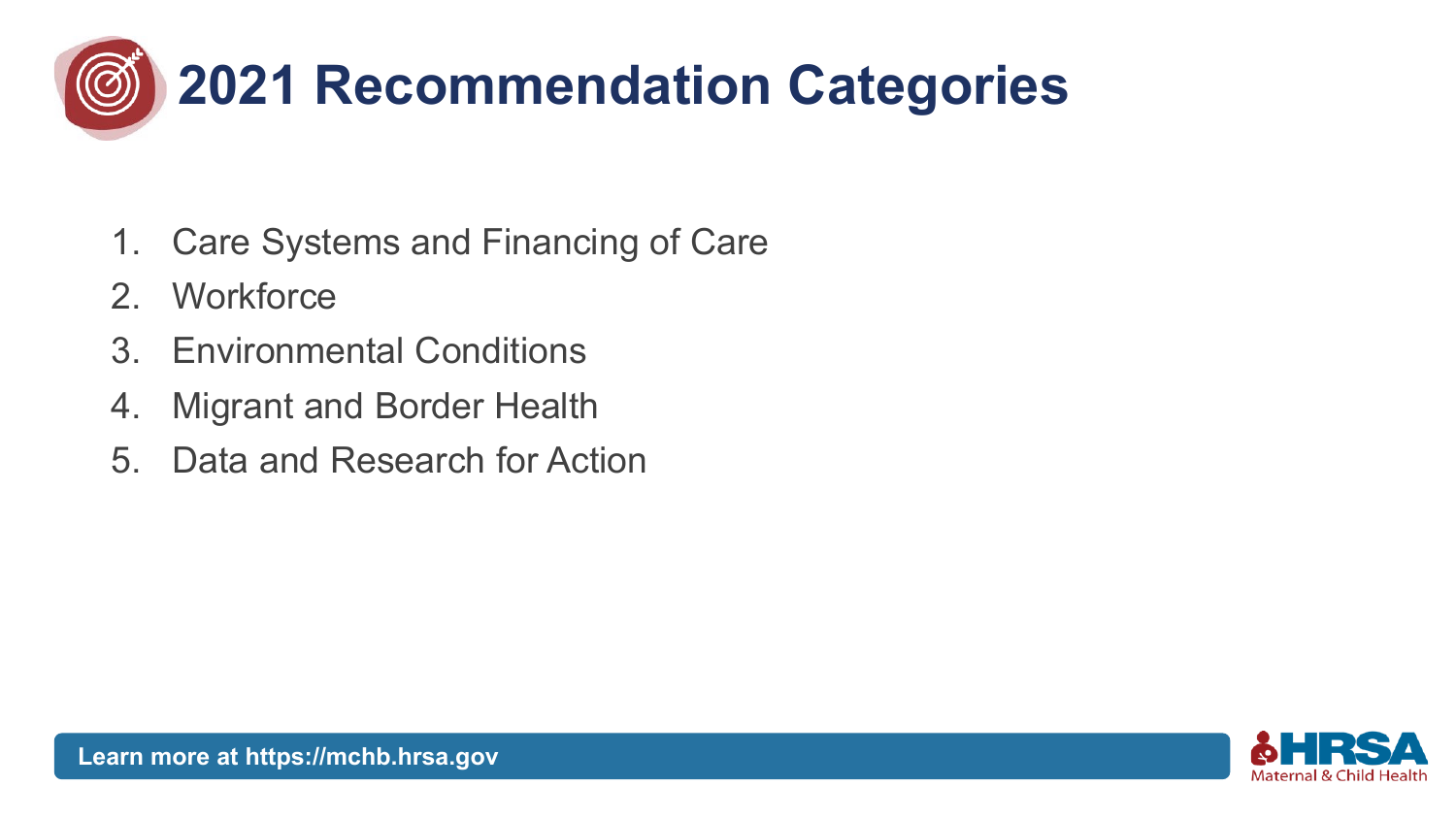

- Program planning and implementation
- Technical assistance to grantees and to the field
- Legislative responses

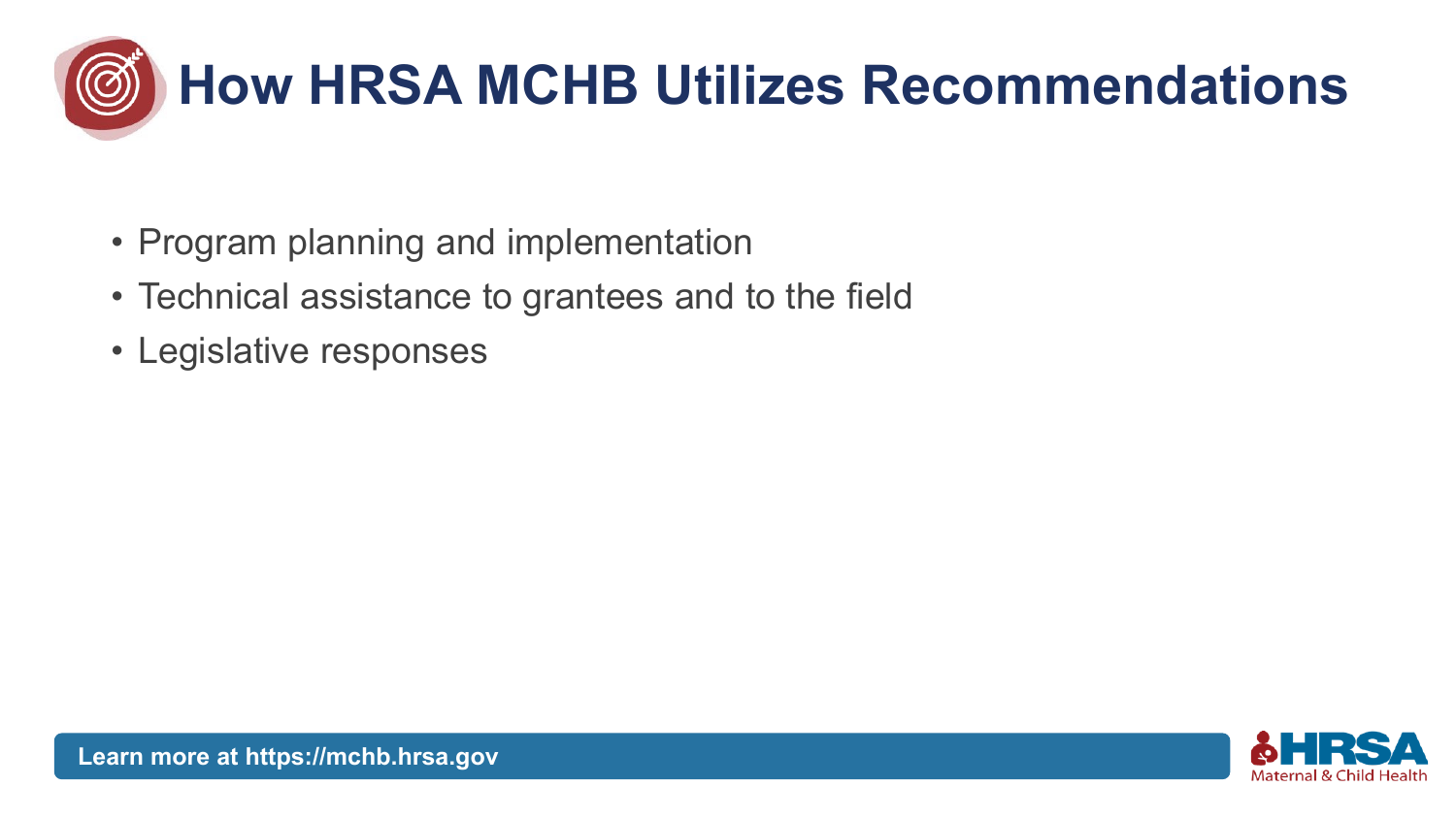### **HRSA MCHB Activities: Improve Health Before, During, and Beyond Pregnancy**

- Preventive Services
	- o Recommended Uniform Screening Panel (RUSP)
	- o Bright Futures
	- o Women's Preventive Services Initiative
- Mental Health
	- o Pediatric Mental Health Care Access
	- o Screening and Treatment for Maternal Depression and Related Behavioral Disorders
	- o Stopbullying.gov
	- o Maternal Mental Health Hotline (launching later in 2022)
- Improving Quality
	- o Alliance for Innovation on Maternal Health (AIM)

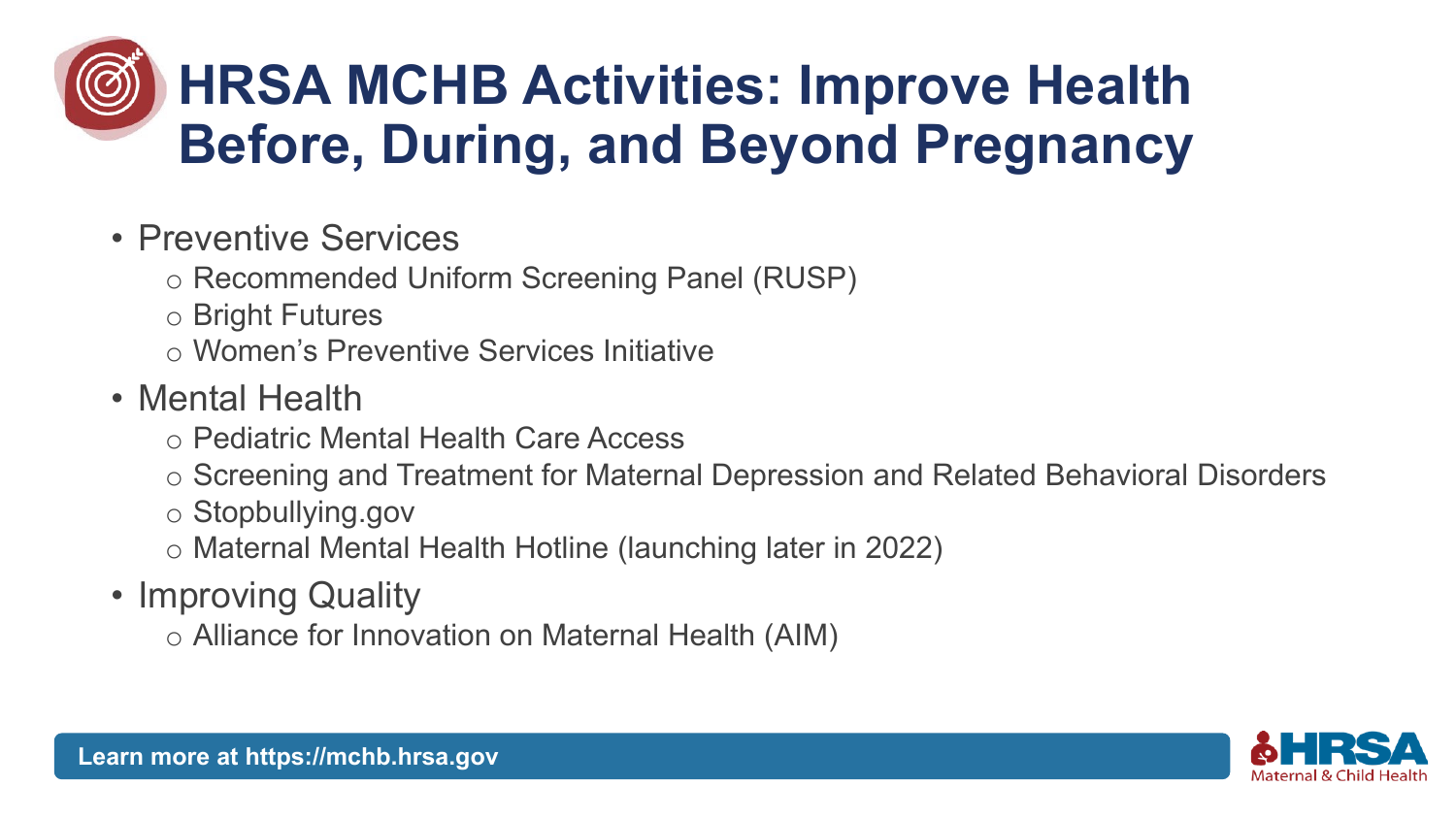### **HRSA MCHB Activities: Improve Health Before, During, and Beyond Pregnancy**

- Adolescent Health
	- o Leadership Education in Adolescent Health (LEAH)
	- o Adolescent and Young Adult Health National Capacity Building Program (AYAH-NCBP)

#### • Research

- o Pregnancy-Related Care Research Network
- o Life Course Intervention Research Network
- o AYAH Research Network

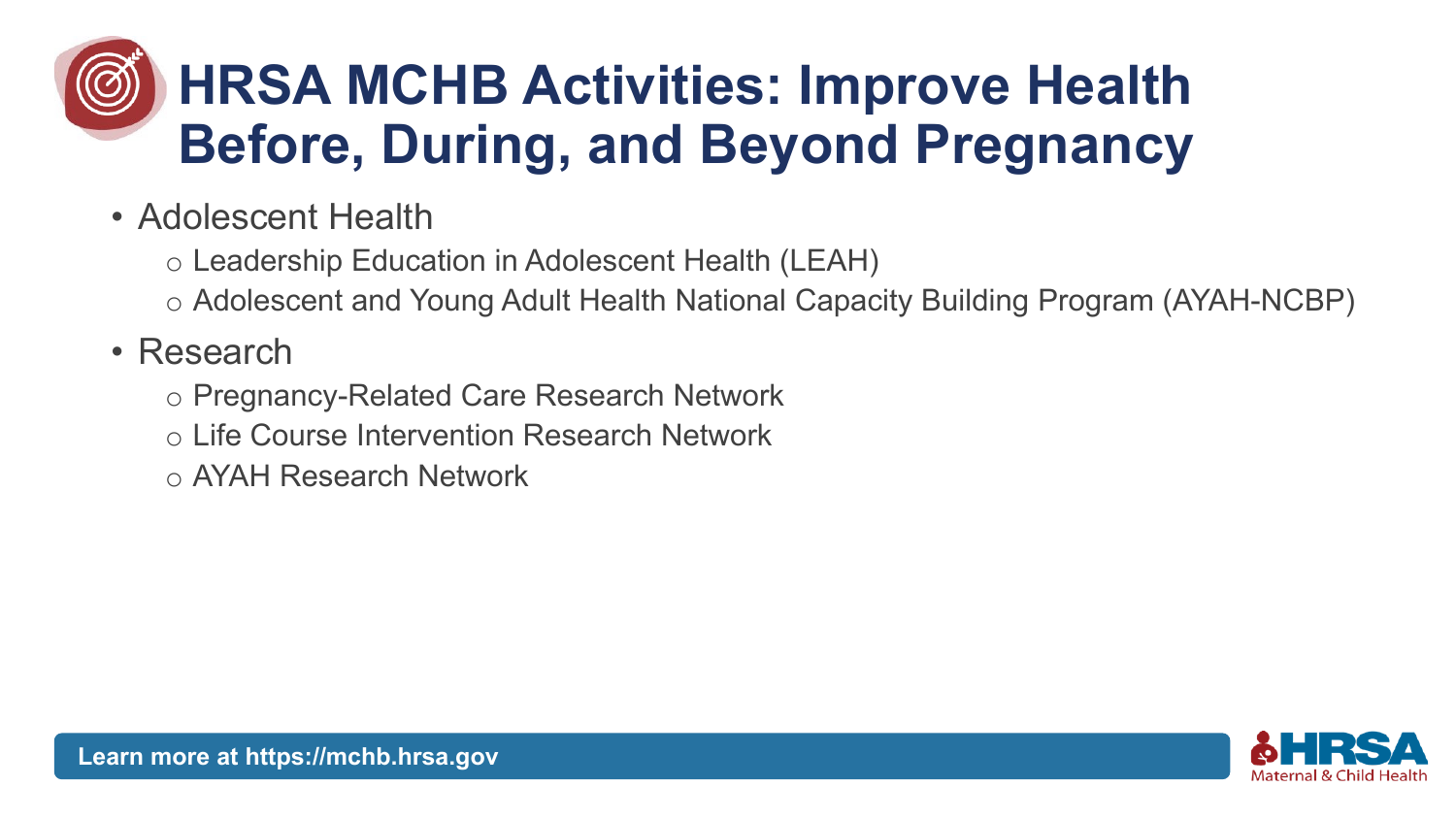### **HRSA MCHB Activities: Safe, High-Quality, and Patient-Centered Care**

- Collaborative Improvement and Innovation Network (CoIIN)
- Leveraging Medicaid partnerships
	- o State Title V/Medicaid interagency agreements
	- o MCHB Policy Innovations Program (PIP)
	- o Maternal, Infant, and Early Childhood Home Visiting Program
	- o Bright Futures
- Perinatal Care Models
	- o President's FY22 Budget: Pregnancy Medical Home Demonstrations

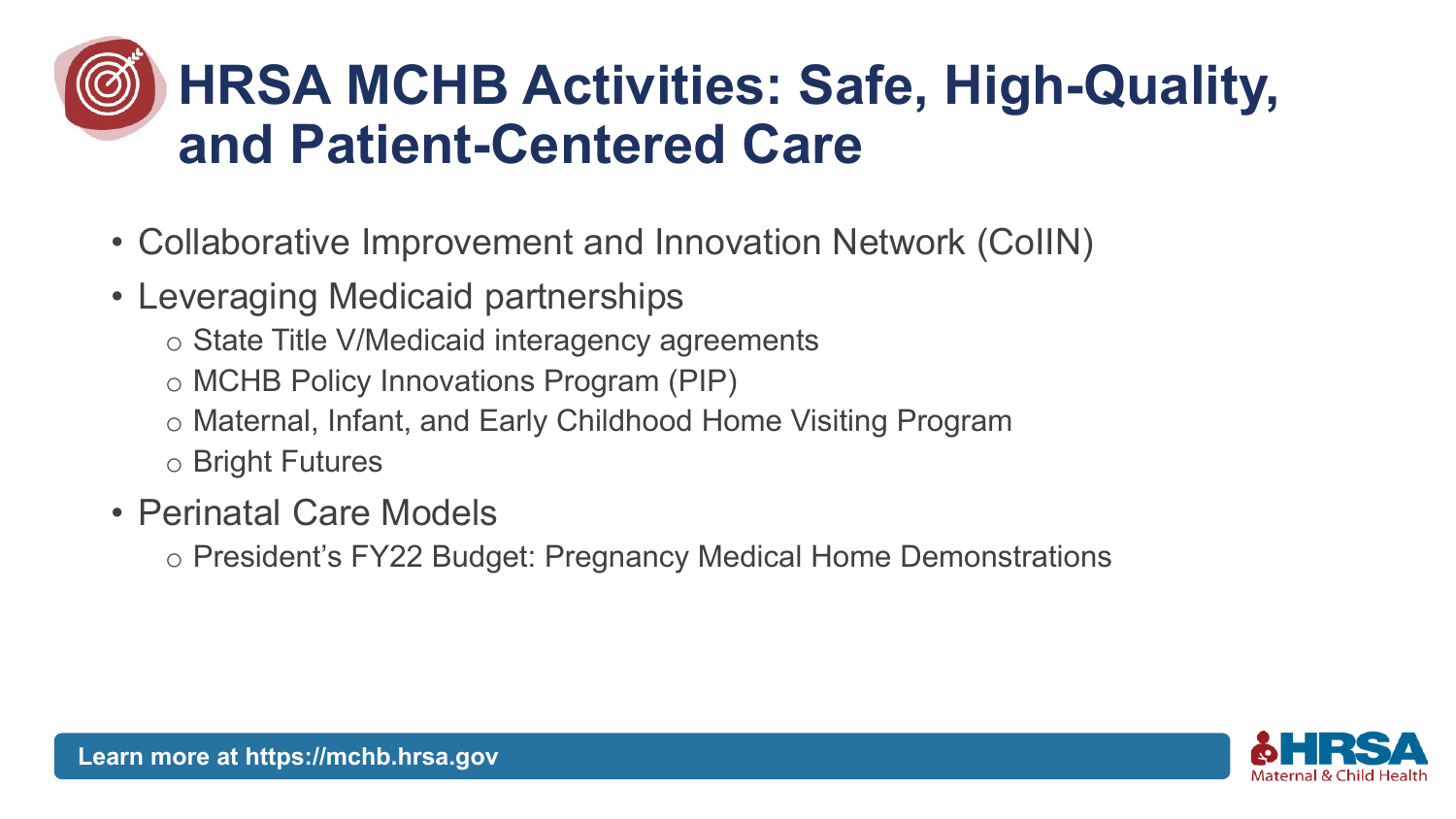### **HRSA MCHB Activities: Evidence-Based Prevention Activities**

- Breastfeeding
	- o Healthy Start
	- o WPSI recommendations re: breastfeeding services and support (updated in 2021)
- Family Planning
	- o WPSI recommendations re: contraceptive care and counseling
- Immunization
	- o Bright Futures
	- o Promoting Pediatric Primary Prevention (P4) Challenge
- Smoking Cessation
	- o IM CoIIN: Tobacco Cessation Learning Networks
- Safe Sleep
	- o National Action Partnership to Promote Safe Sleep

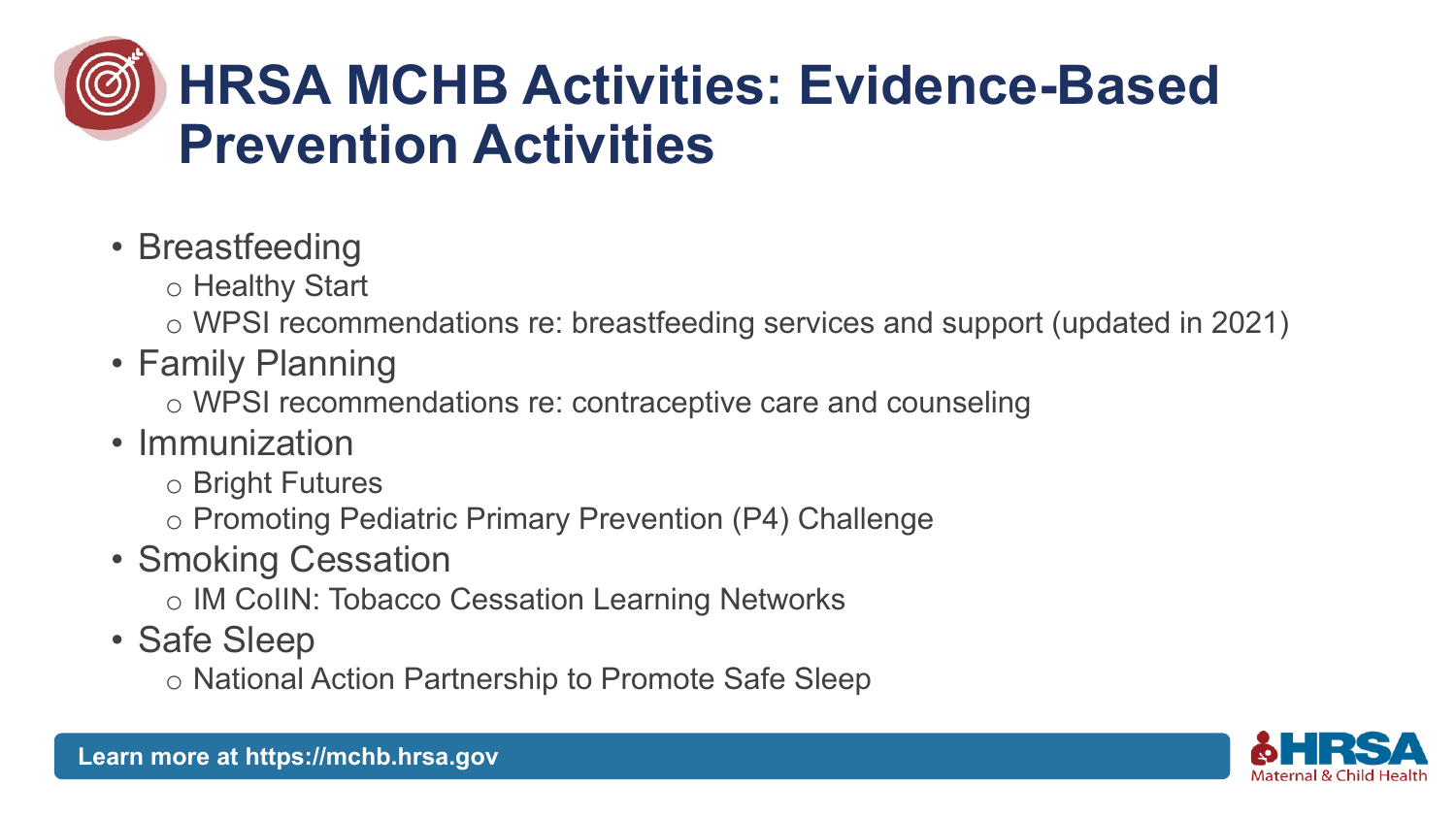### **HRSA MCHB Activities: Increase Health Equity and Reduce Disparities**

• Interagency/Partner Collaboration

o MCHB convenes federal partners re: infant mortality/disparity efforts o MCHB participates in March of Dimes Mother Baby Action Network

- Strategy/Program Design
	- o Healthy Start re-design
	- o Contract to identify path to equity in infant mortality rates
- Expand Healthy Start
	- o Increased funding for clinical services
	- o Supplemental funds for infant health equity planning
	- o Supplemental funds for doula care

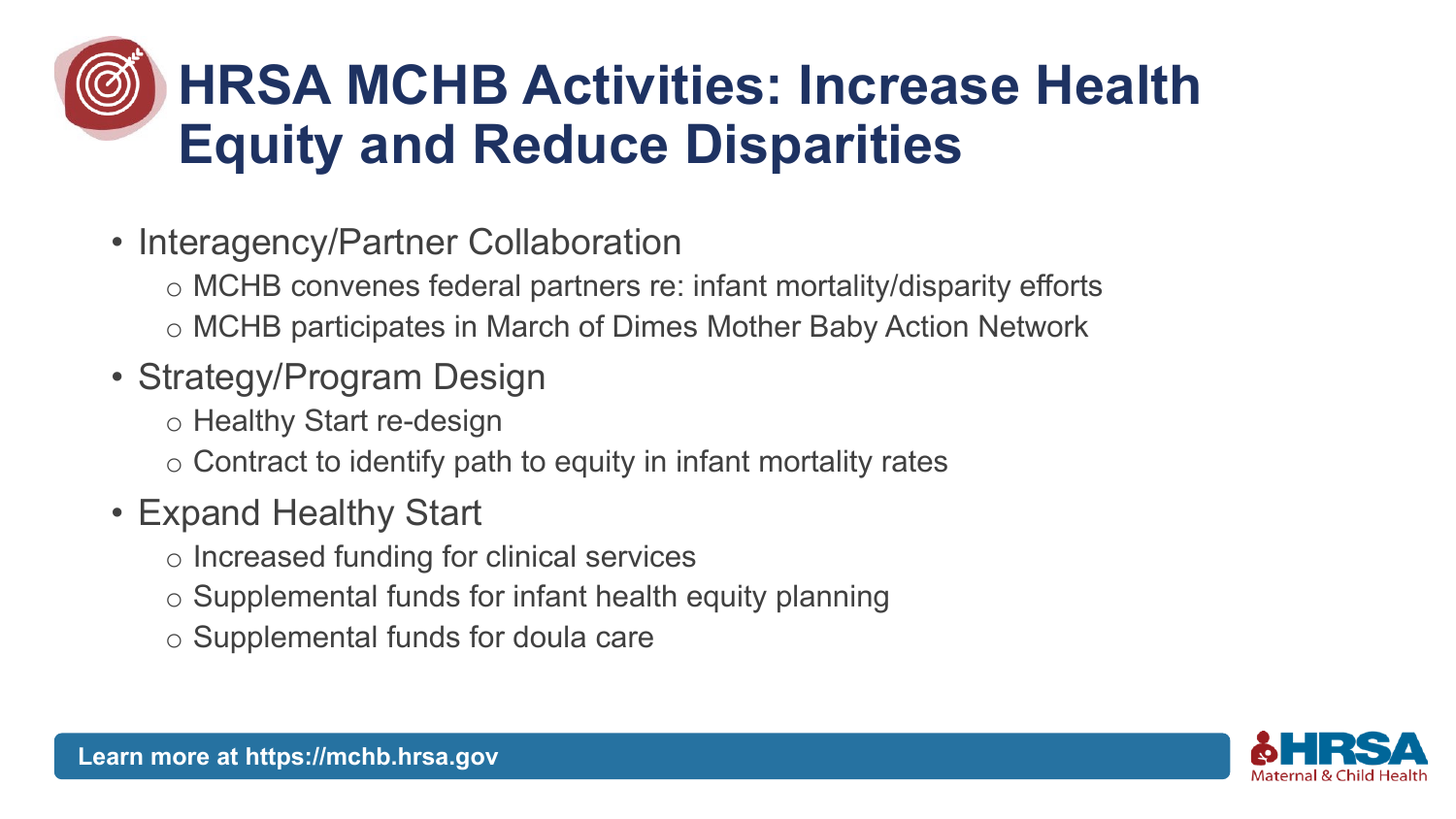### **HRSA MCHB Activities: Increase Health Equity and Reduce Disparities**

#### • Place-based efforts

o Region 5 IM Collaborative

o Infant Health Equity Catalyst grants

#### • Address Poverty

o Promote earned income tax credit/child tax credit (MCH Block Grant, Healthy Start)

o Maternal, Infant and Early Childhood Home Visiting program

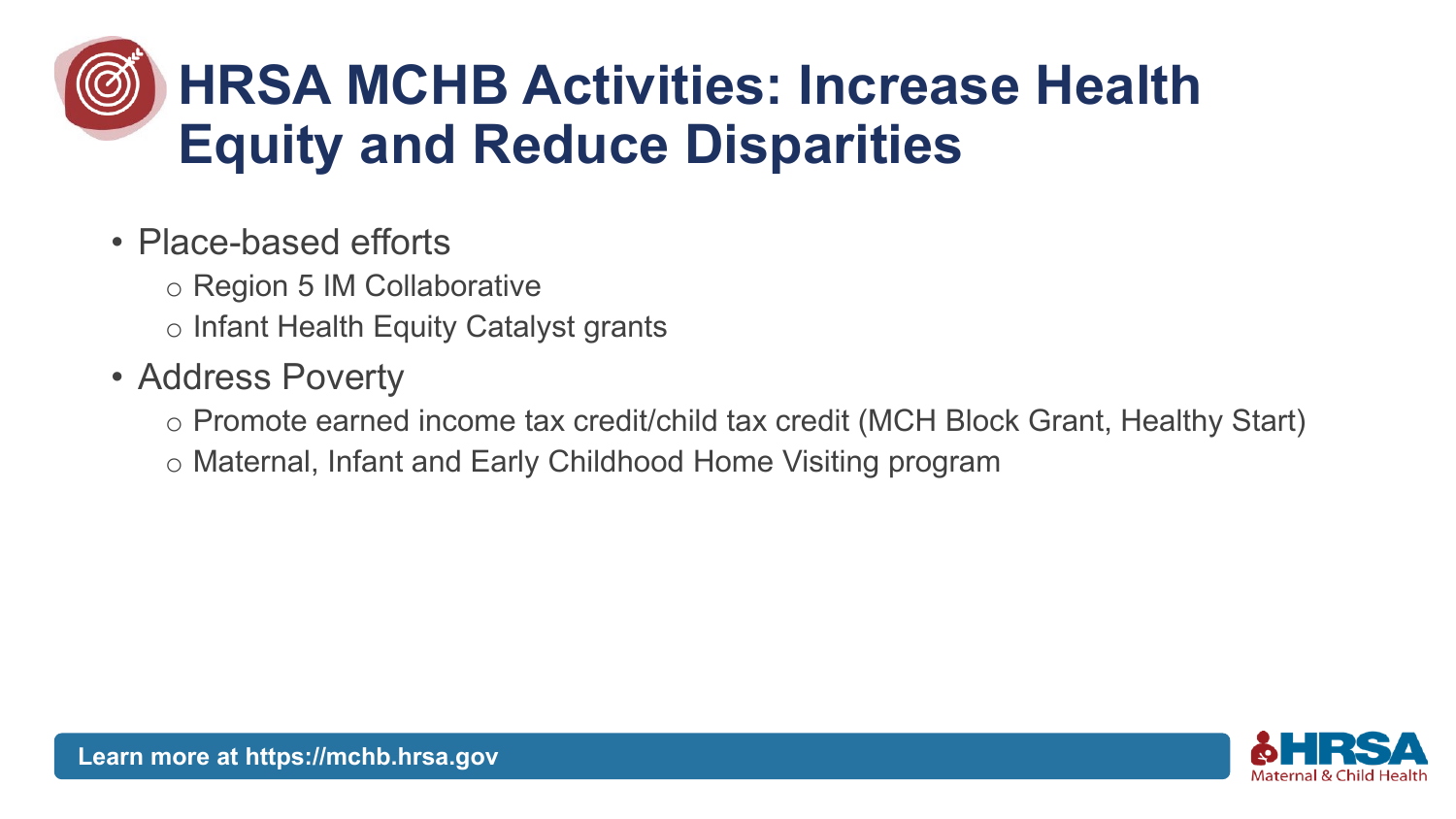### **HRSA MCHB Activities: Data, Monitoring, and Surveillance**

- Redesign of measures and collection systems
	- o Title V/MCH Services Block Grant
	- o Maternal, Infant, and Early Childhood Home Visiting (MIECHV) Program
	- o Healthy Start
	- o MCHB Health Equity Measurement contract
- State and National Infrastructure
	- o National Survey of Children's Health
	- o National Fetal, Infant, and Child Death Review Center
	- o State Maternal Health Innovation (MHI) Program
	- o State Systems Development Initiative

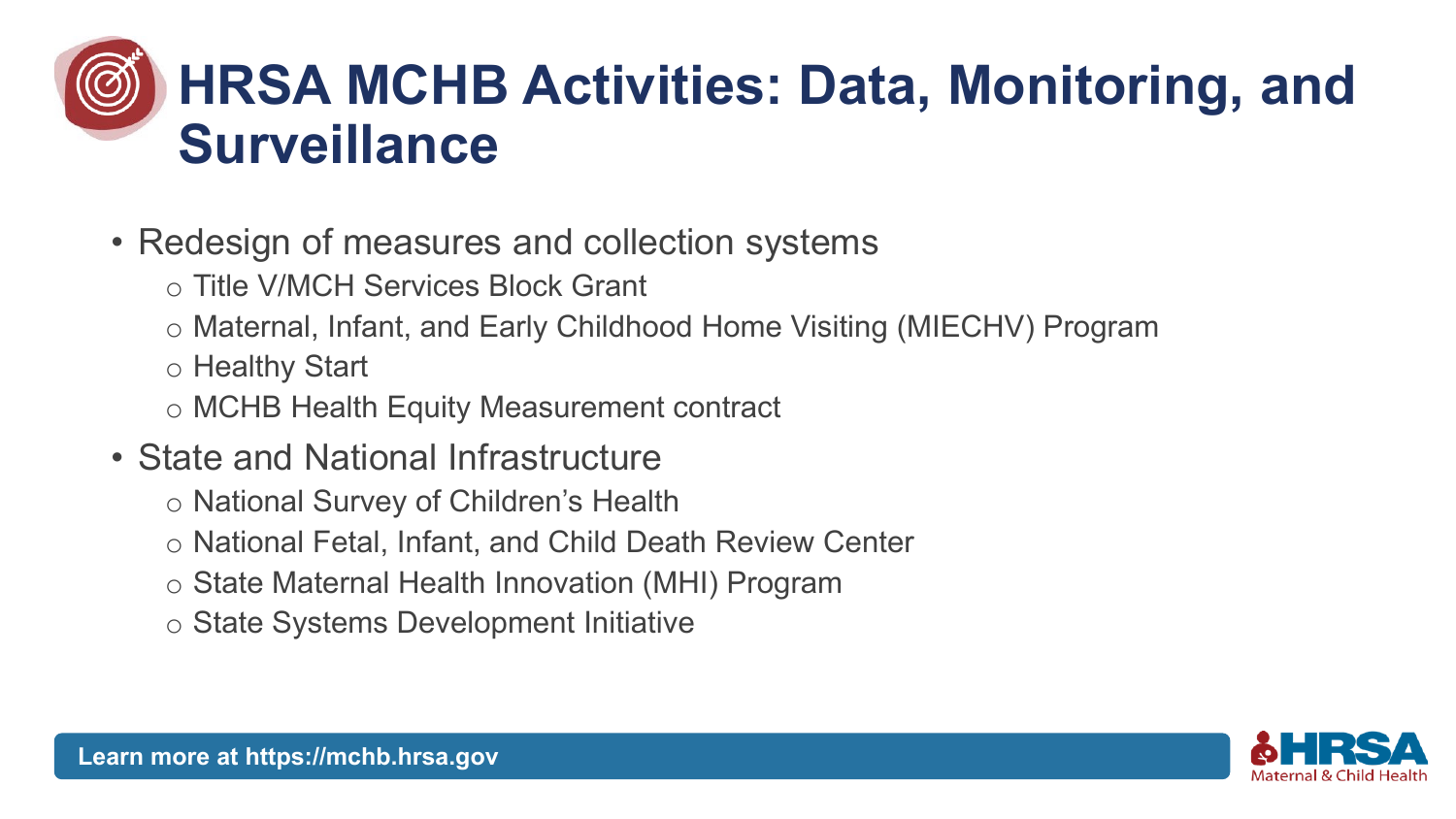### **HRSA MCHB Activities: Data, Monitoring, and Surveillance**

- Workforce
	- o Graduate Student Epidemiology Program
	- o Support of states for participation in CDC MCH Epidemiology Assignee program
	- o Emerging partnerships with Historically Black Colleges (HBCU) and Universities and Minority-Serving Institutions (MSI)
	- o MCH Secondary Data Analysis Research (SDAR) program FY 2022 NOFO focus on increasing the number of awardees/researchers from MSIs
- MCHB engagement with HHS Health Equity TA Center on engaging individuals with lived experience

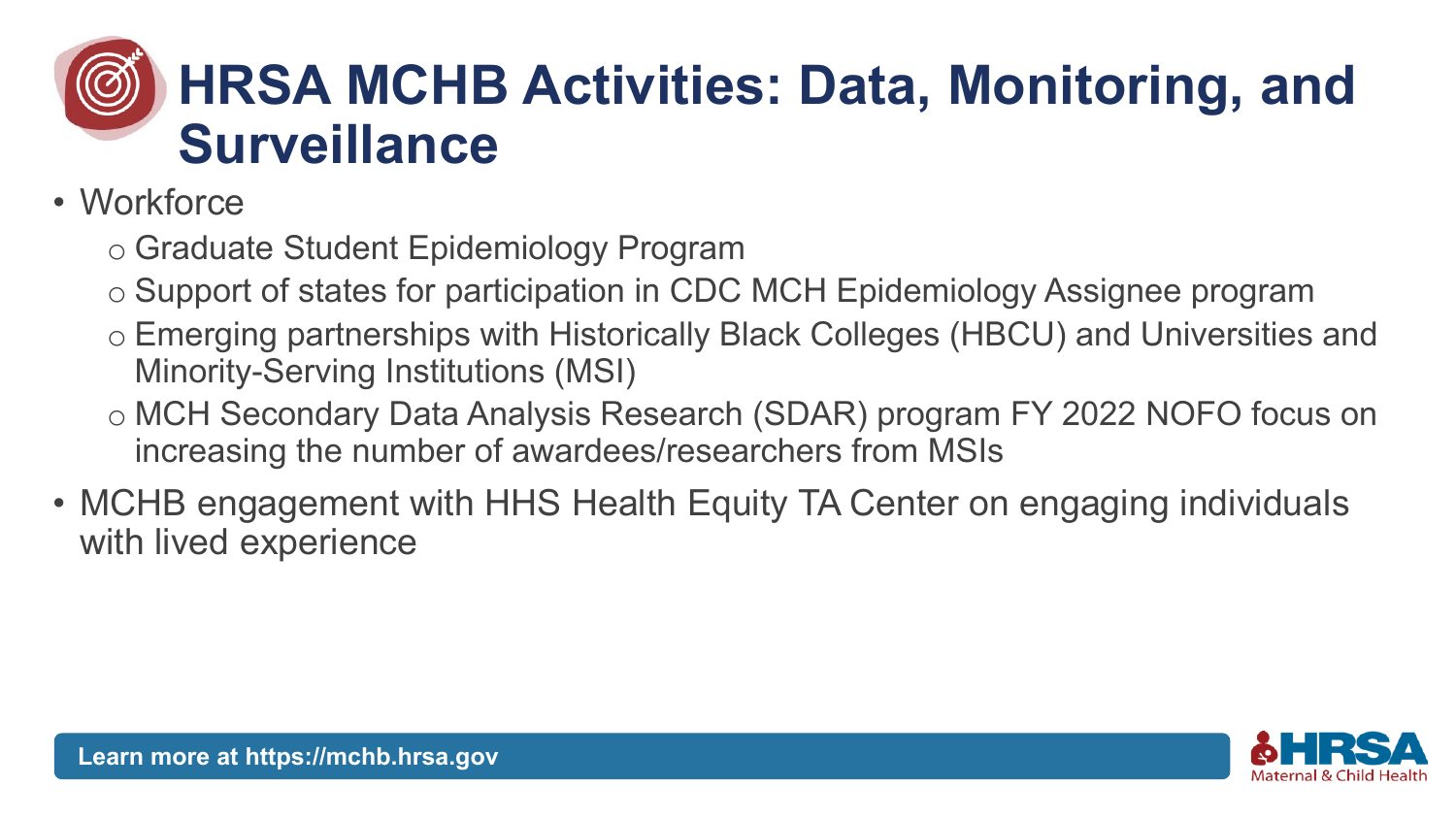

- Ongoing federal-state partnerships through Title V/MCH Services Block Grant to States
- State Maternal Health Innovation awards
- Prize challenge competitions
	- o Remote pregnancy monitoring
	- o Addressing Opioid Use Disorder in Pregnant Women and New Moms

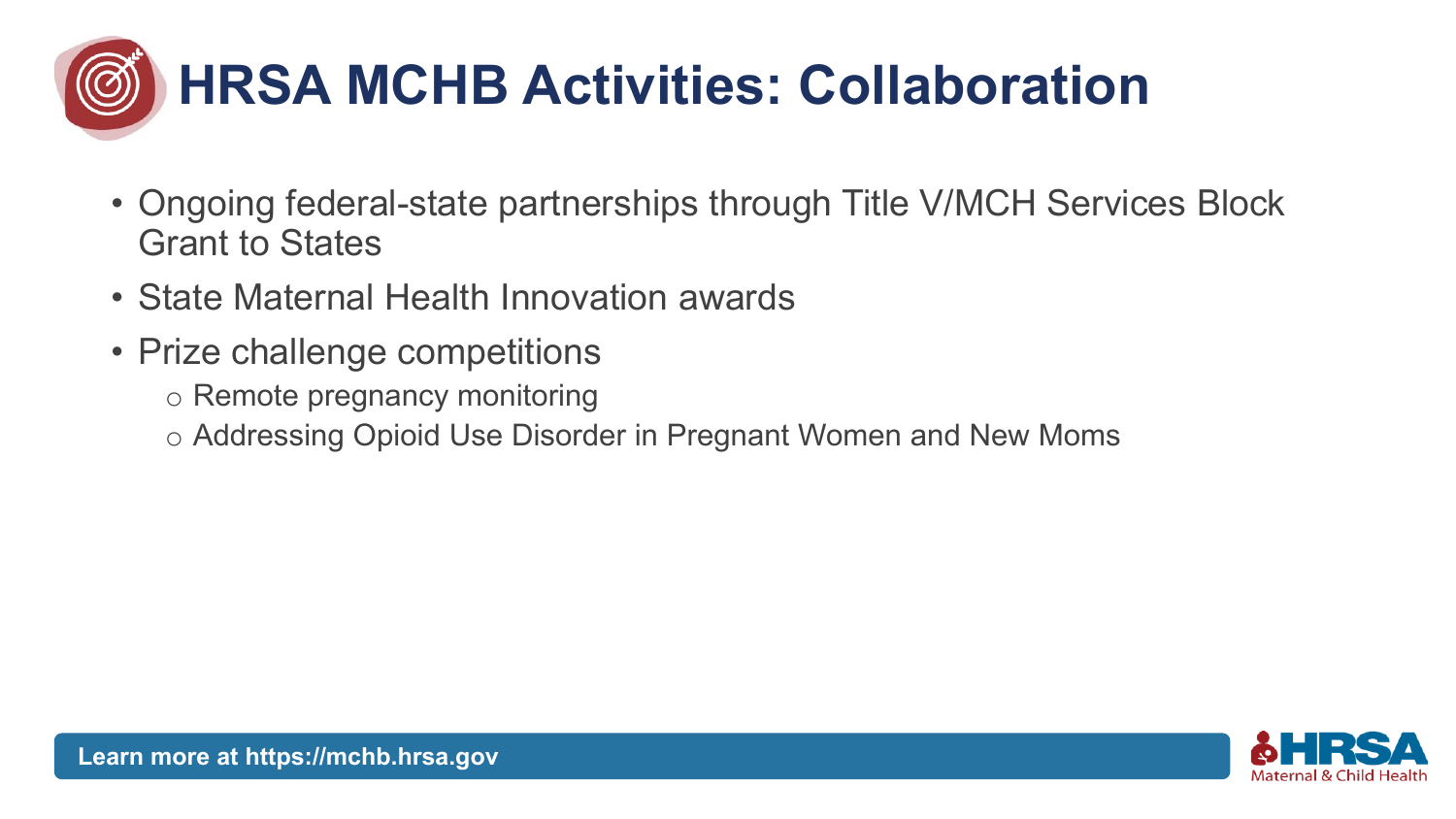

- HRSA Bureau of Health Workforce (BHW)
	- o National Health Service Core & Nurse Corps Scholarship programs
	- o Forthcoming funding announcement for training Community Health Workers
	- o Maternity Care Health Professional Target Areas
- HRSA Maternal and Child Health Bureau
	- o Healthy Start doula supplements
	- o MCHB-supported NASHP work on doula financing
	- o MCH Workforce Development Center: Accelerating Equity Learning Communities

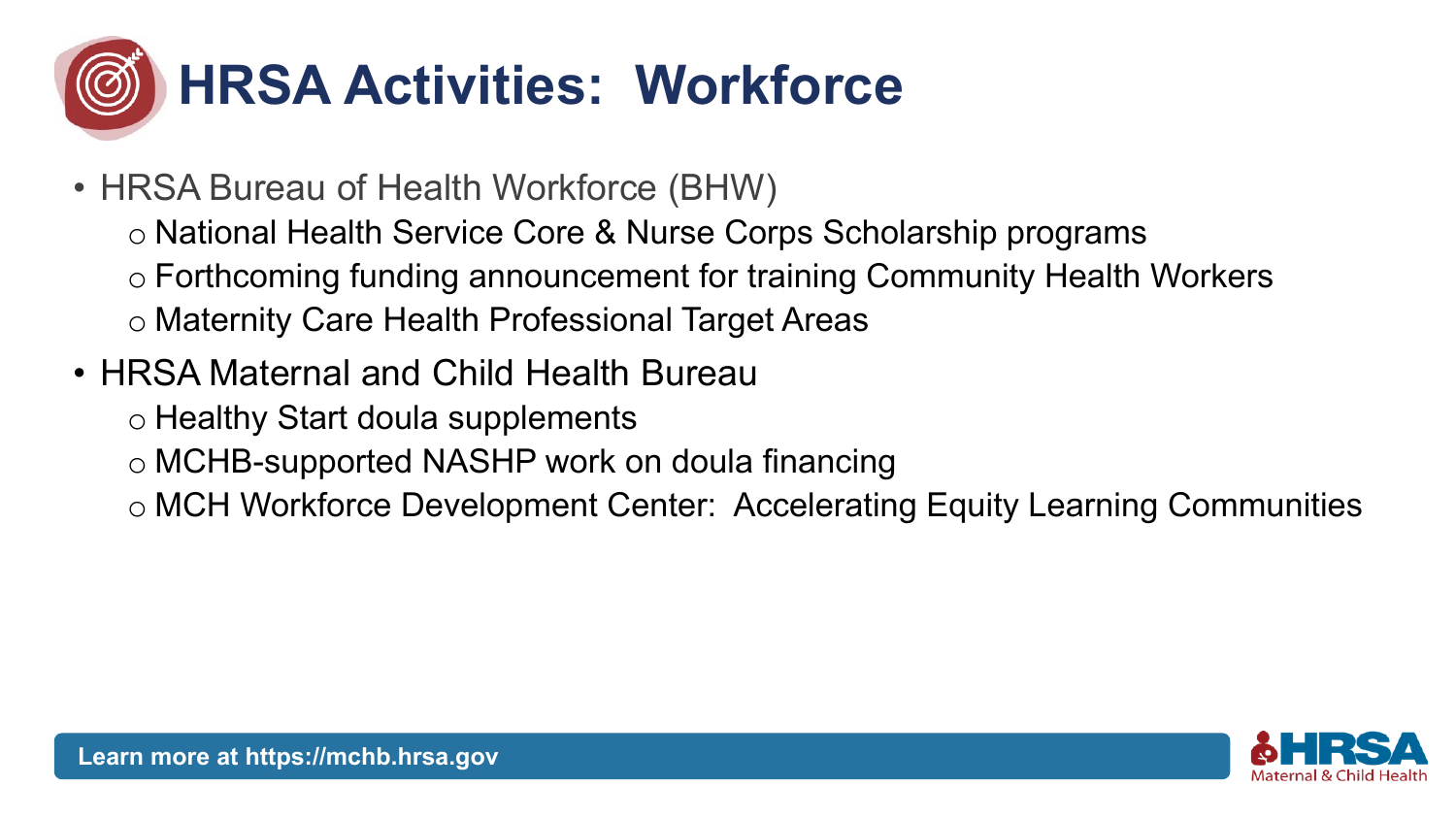# **Questions/Discussion**



**[Learn more at https://mchb.hrsa.gov](https://mchb.hrsa.gov/)**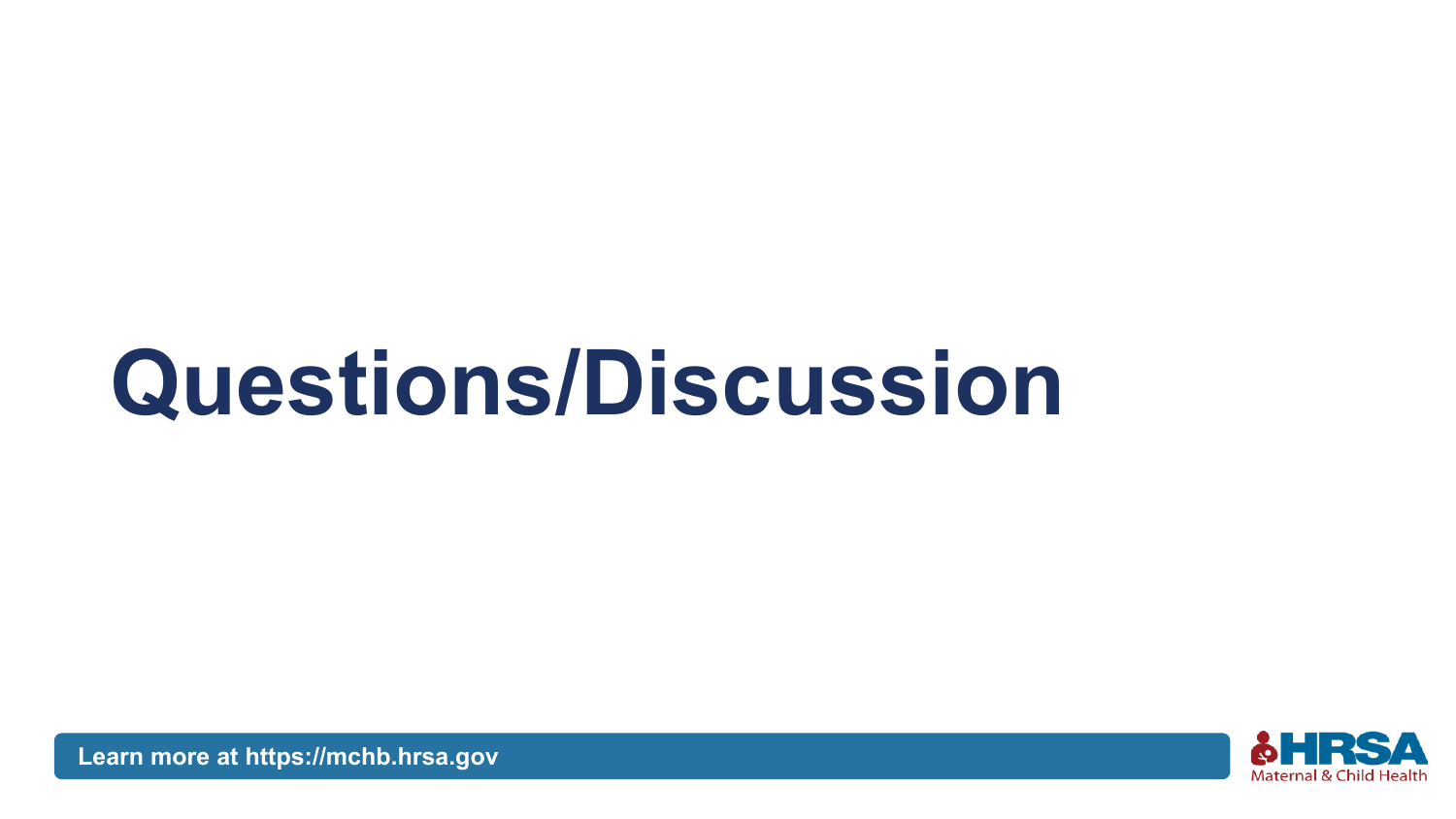# **Contact Information**

Michael D. Warren, MD, MPH, FAAP Associate Administrator Maternal and Child Health Bureau (MCHB) Health Resources and Services Administration (HRSA) Web: mchb.hrsa.gov